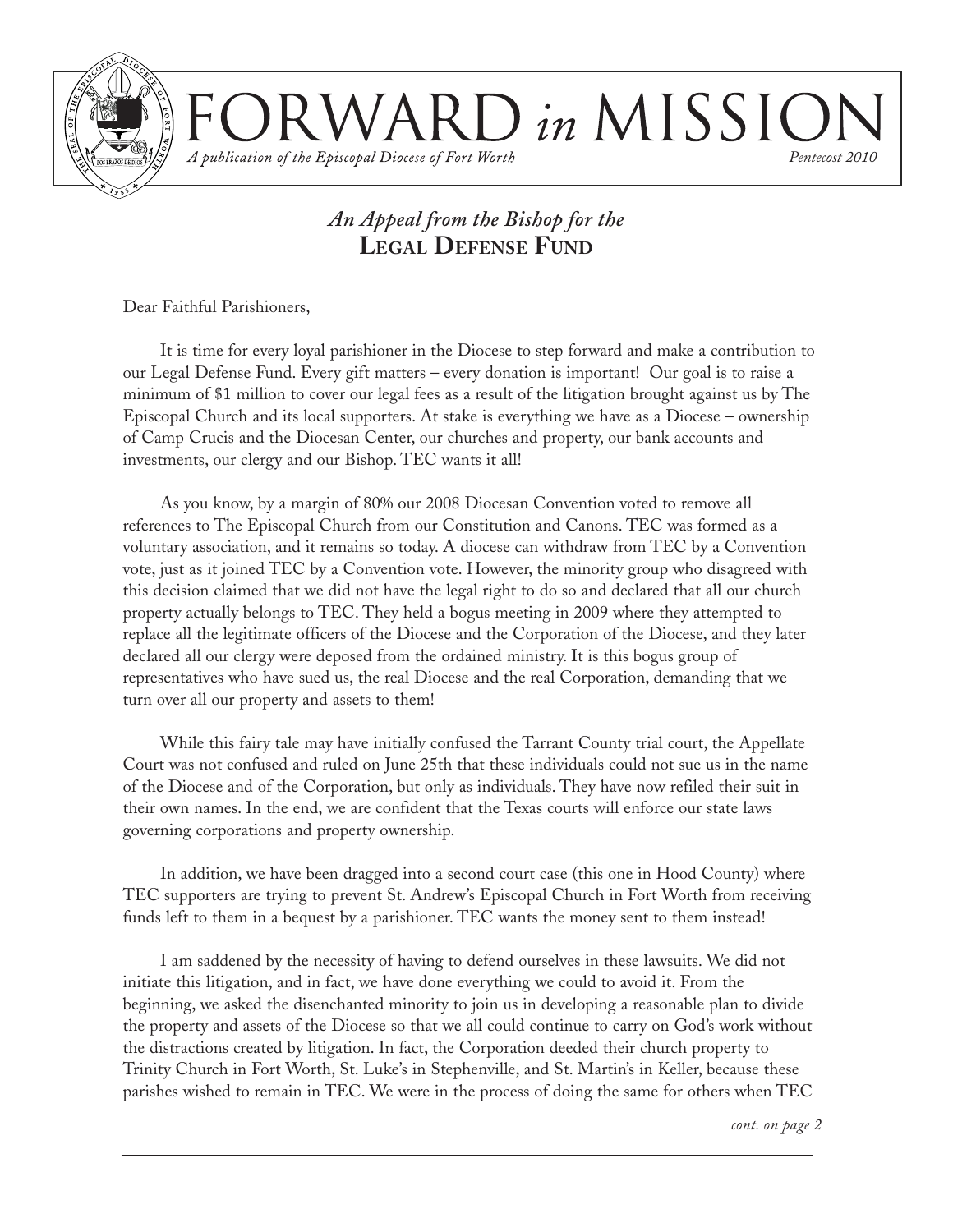filed suit against us, demanding all of our property. The Presiding Bishop of TEC has insisted that TEC must have ALL of the assets and property of our Diocese. Given that position, we have had no alternative but to engage legal counsel to protect our interests and to bring this process to an end at the earliest possible time.

It is the strategy of TEC in all of its litigation to make it as expensive as possible for those it sues, so that they either give up or are unable to continue the process of litigation. The only way we have been able to defend our congregations in court so far is through the generous support of Dick and Marsland Moncrief. To date the Moncriefs and a few others have contributed about \$900,000 to our defense, and the litigation costs continue! I feel the time has now come for our legal fees to be shared by all concerned members of this diocese, not just a few, and for that reason I am asking for your support.

Please consider making a special gift to this fund, which will qualify as a tax-deductible charitable donation to the Diocese. Though one-time gifts are great, it would help if you could pledge a certain amount over a period of several weeks or months. With your help, we are optimistic about our goal of securing our legal position as a diocese, but it is a very expensive process. In the event that our funds are not exhausted before litigation ends, the balance will be directed toward the mission of the Church.

Thank you for considering this need. Do uphold this whole campaign in your prayers!

Faithfully in Christ,

Bishop of Fort Worth

+Jack L. Sim The Rt. Rev. Jack Leo Iker

## *Questions and Answers about the litigation*

#### **How did this controversy end up in court? Aren't Christians supposed to be able to solve their differences without resorting to lawsuits?**

We are in court as defendants, in a suit brought against us by The Episcopal Church and their local supporters. Yes, we offered out-of-court settlements and even deeded church property to them, but this was not acceptable to the other side. They don't want just what's theirs - they want what's ours as well!

#### **What's at stake if we lose in the courts?**

All church property and assets would be placed under the control of TEC. Our clergy and Bishop would be removed from the churches and replaced by TEC loyalists. Only those who swore allegiance to the revisionist doctrines and practices of TEC could hold any office. Finally, they would need to sell some of the property they acquired in order to recover their own legal expenses.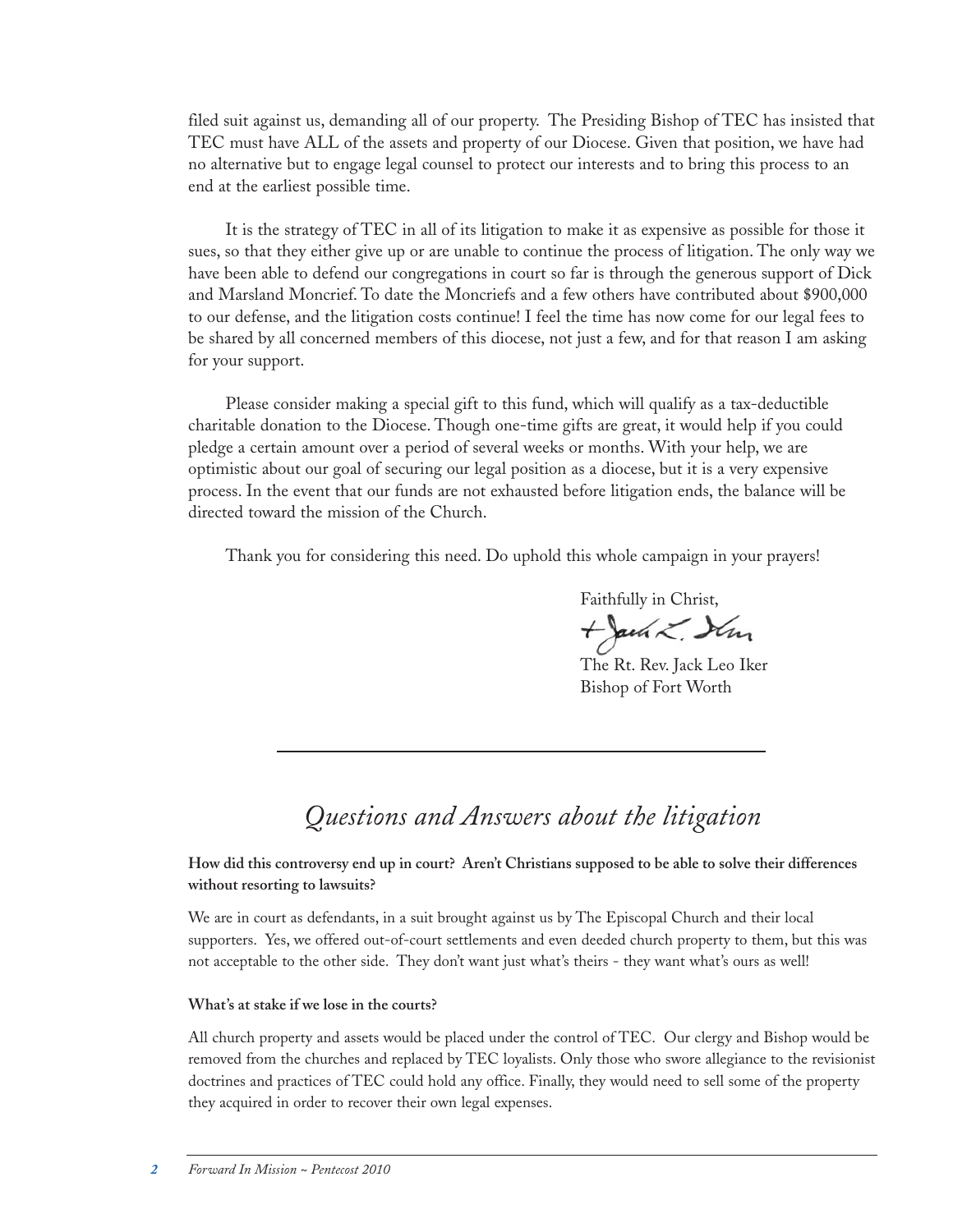## *Questions and Answers, cont.*

#### **How much has this lawsuit cost us, and how much more it is likely to require?**

Since the litigation was filed against us in April 2009, we have spent close to \$1 million in attorney fees. Considering that the case will likely end up before the Texas Supreme Court, even with our attorneys

reducing their hourly rates as low as possible, we can anticipate at least an additional \$1 million to see it through to a conclusion. With roughly 8,000 households in the diocese, this amount could be raised through individual contributions of \$125 per family, at a rate of \$25 per month over five months.

Number of Participants Pledge Amount Number of Pledge Payments Amount of Each Payment 8,000 \ \$125 \ 5 \ \$25 4,000 \$250 5 \$50 1,000 | \$1,000 | 12 | \$84 750 \$1,334 12 \$111

The chart at right breaks down the

\$1 million goal, showing average pledges needed depending on the number of participating households. If each household contributes as it is able, the goal can be reached in a timely way.

#### **Who has paid the bills for all this?**

Dick and Marsland Moncrief have stepped forward and paid nearly all of this, but this one family should not be expected to bear the entire burden for the rest of us! Every parishioner should help bear some of this load, and that is why we have launched this Legal Defense Fund Appeal. It is our battle, not someone else's!

Be assured that no funds have come from church assessments or the diocesan budget. The mission work of the diocese continues. While we have made cuts in spending as these challenging economic times have demanded, we have not done so to divert funds for litigation.

#### **How many people support the TEC position, and how many stand with Bishop Iker?**

It is roughly a 20/80 split. The convention delegates who voted to separate from TEC in 2008, the number of congregations aligning with Bishop Iker, and the average Sunday attendance of those remaining with the diocese since the split are a solid 80% of the total.

#### **Why should we give money for lawyer fees, when we would rather support the ministry of the Church?**

The lawyers we have hired are devout Christians who see the battle we are engaged in as spiritual warfare. Defending the truth of the historic faith and practice of the Church is part of our ministry as a diocese. Our legal team is attempting to protect our churches from a hostile takeover, and their fees are well below the normal attorney fees. No lawyer gets rich on court cases involving church controversies. Without this representation, we would be overwhelmed by the other side. Our attorneys believe in what we are standing up for as Christians, and they deserve fair compensation for their services. They see their professional work as part of their ministry.

#### **How can we learn more?**

Attend your deanery's Pre-Convention meeting in October, or ask your priest for an update. Also, check the diocesan Web site, www.fwepiscopal.org, for regular updates.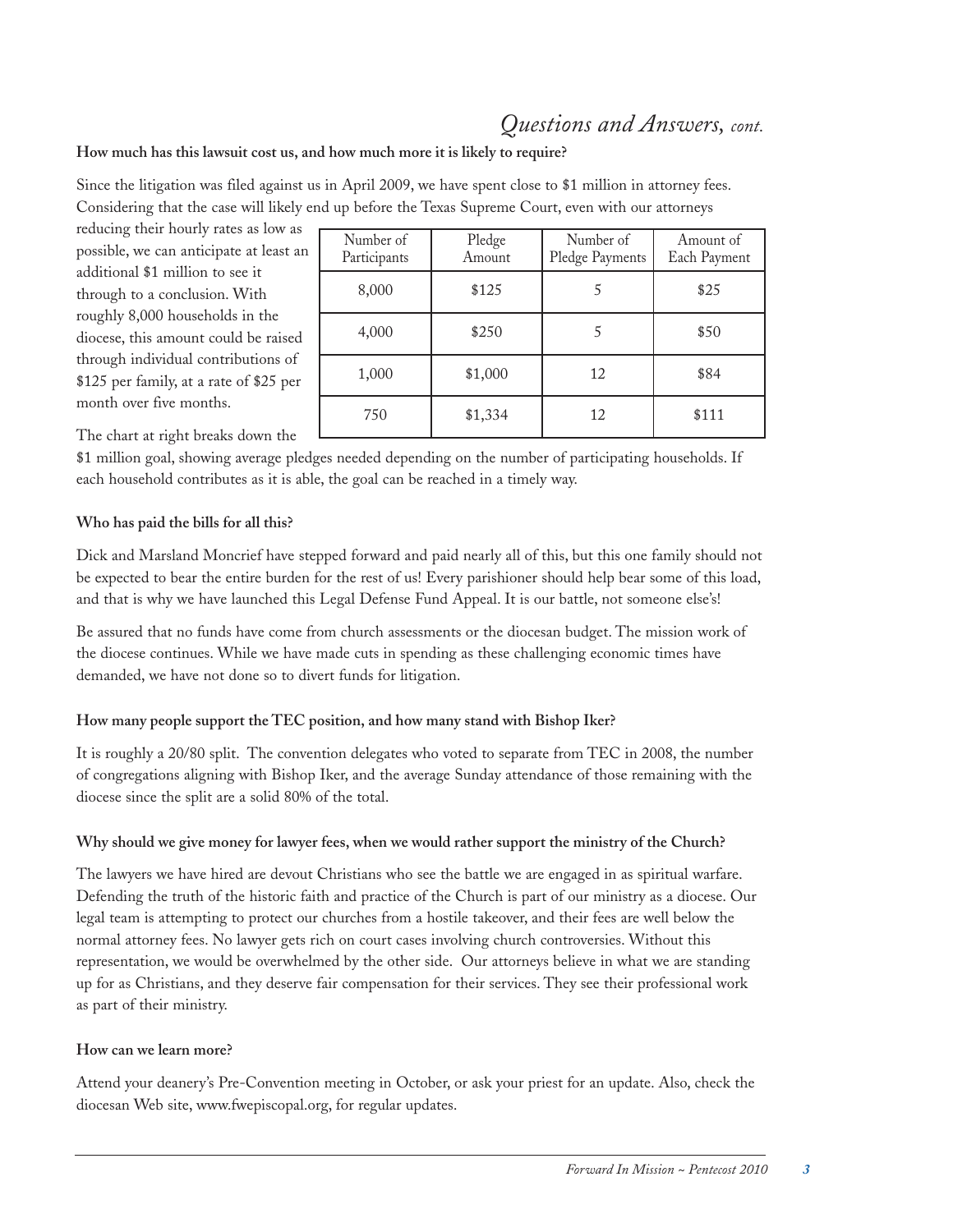## *Litigation Perspective*

FROM OUR LEAD ATTORNEY, J. SHELBY SHARPE

The litigation that The Episcopal Church has filed in Tarrant County and Hood County needs to be put in proper perspective for your understanding and to obtain a sense of peace in your heart.

Keep these thoughts in mind as you pray:

- First, the litigation is contrary to 1 Corinthians 6: 1-7. Thus, God is not the author of the suit although He has allowed it to happen.
- Second, the response to the suit by your leaders is based on sound law that, if followed by the court, should result in a defeat for those bringing the litigation.
- Third, The Episcopal Church is asking for property that it did not buy nor does it have any legal or ecclesiastical right to receive.
- Fourth, your leaders who have been sued have conducted themselves in accordance with law, pertinent ecclesiastical documents, and the Scriptures.
- Fifth, the response of your leaders seeks no relief from the court that is contrary to any Scripture.
- Sixth, the response of your leaders to those suing them will be made in a Christ-honoring manner, whether in or out of court.
- Seventh, pray for those representing your leaders that God will lead and guide them so that He is glorified in all that is done.
- Eighth, pray for the leaders of The Episcopal Church and the others who have brought the suit that they will hear and obey what God would have them do.
- Ninth, pray that your leaders and all who support them will be a good testimony to those who do not know the Lord who are watching the litigation so these lost people will not be discouraged from seeking Jesus. This includes speaking no evil of those who have brought the suit.
- Tenth, pray for each court before whom the suit goes, that God will protect each from any influence other than His, and that justice will be the basis for every ruling.

### *Heading our legal team …*



**J. Shelby Sharpe.** Born 1940 Fort Worth, Texas. Education: University of Texas (B.A. 1962, J.D. 1965); Director, Fort Worth-Tarrant County Bar Association, 1972-74. Chair, State Bar of Texas Committee on Administration of Justice, 1992- 94. Practice areas: Media Law; Insurance Defense; Constitutional Litigation; Complex Litigation. Member, Christ Chapel Bible Church, Fort Worth.

**Scott A. Brister**. Born 1954 Waco, Texas. Education: Duke University (B.A. 1977), Harvard Law School ( J.D. 1980). Judge, 234th District Court, 1989-2000; Texas Courts of Appeals, 2000-2003; Texas State Supreme Court, 2003-2009. Currently in private practice; board certified in civil trial and civil appellate law. Member, Redeemer Presbyterian Church (PCA), Austin.





**R. David Weaver**. Born 1950, Waco, Texas. Education: Baylor University ( J.D. 1982). Practice areas include Alternative Dispute Resolution, General Business and Commercial Matters, Income Tax and Property Tax Matters. Member, St. Alban's Episcopal Church, Arlington.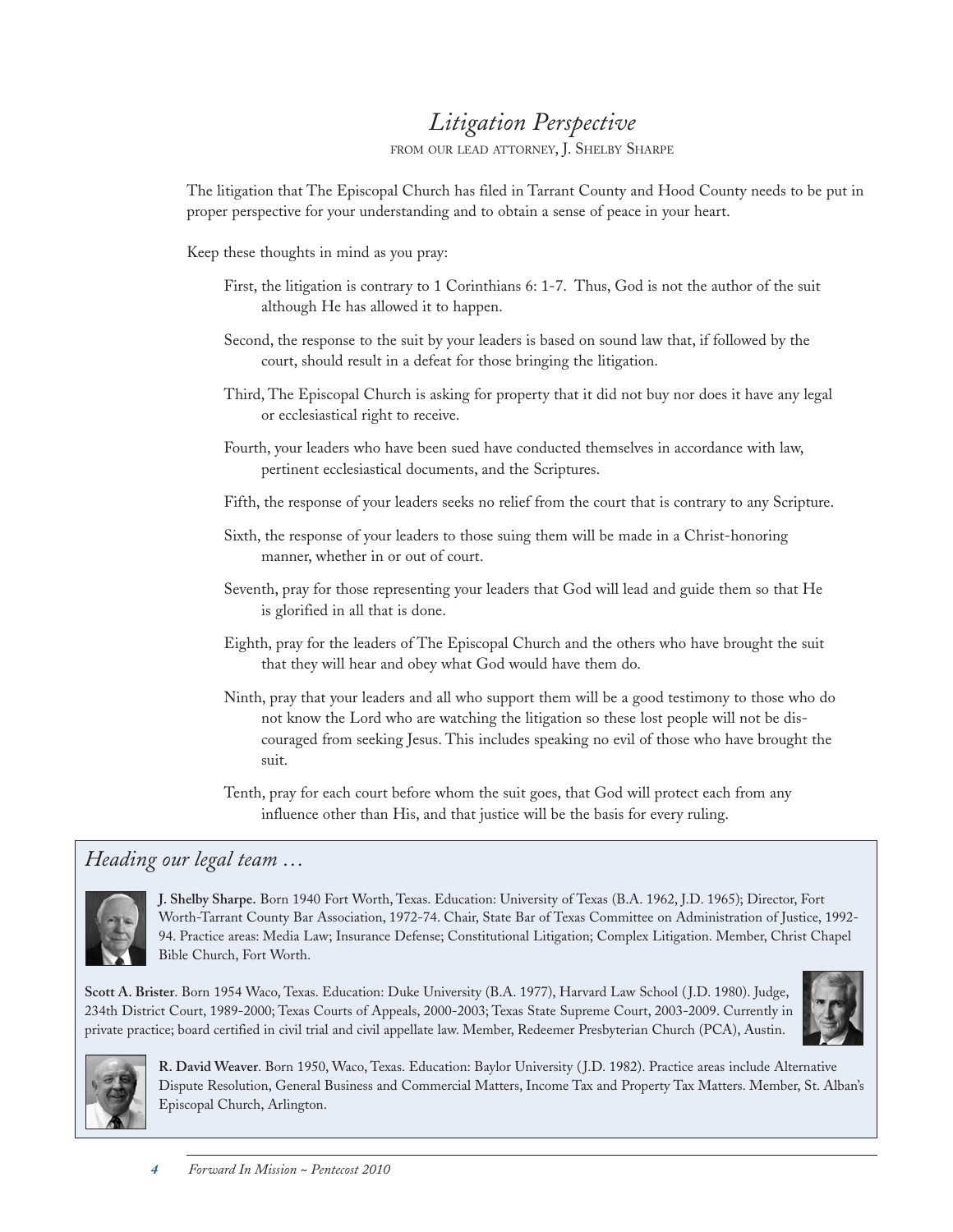## **Young diocese chooses 37-year-old bishop Malawi native elected bishop of our companion diocese**

On Saturday, June 26, representatives of our companion diocese of Northern Malawi gathered in the nation's capital city, Lilongwe, to elect their third bishop. There were 12 electors from the diocese and 10 electors from elsewhere in the Province of



*Fr. Fanuel Magangani at St. Andrew's, Fort Worth*

Central Africa. A two-thirds majority was required for election. From a field of five candidates the electors chose the Rev. Canon Fanuel E.C. Magangani, the former dean of St. Peter's Cathedral on Likoma Island, where Fr. Magangani will return, if his election is con-

firmed, to be consecrated bishop. The court of confirmation is to meet on Saturday, Sept. 4.

The bishop-elect was born on Nov. 14, 1972. When he was 12, he and his two younger siblings were orphaned when their mother was struck by lightning; their father had died earlier of a heart attack. The Mother's Union encouraged him to stay in school and paid his fees. Fanuel graduated in 1995 from the Malawi College of Distance Education.

Dr. Glen Petta of Fort Worth remembers meeting him on Likoma Island in 1996: "Fanuel was one of the people helping our mission team with our bags and with translation. When we traveled back to the mainland, Fanuel wasn't going to be able to go with us because the ferry required passengers to wear shoes, and Fanuel didn't have any shoes. I gave him my extra pair of shoes, and that is how our relationship began."

With the encouragement of the Rt. Rev. Jackson Biggers, first Bishop of Northern Malawi, and the support of St. Andrew's, Fort Worth, Fanuel attended seminary in Malawi, graduating and making his first visit to the U.S. in 1999. While in Fort Worth he took part in a Happening conference and celebrated his birthday with a party for the first time. Returning to Malawi, he began parish ministry by planting a church, which he named St.

Andrew's. In 2003, a new bishop, the Rt. Rev. Christopher Boyle, made Fr. Fanuel the Dean at St. Peter's. Bishop Boyle brought him to Fort Worth with a team of young leaders in November of that year.

In 2005, Dean Magangani obtained a diploma in theology from Malawi's Theological Education by Extension school. In 2008 he left Likoma to pursue a Bachelor of Arts degree at Mzuzu University, and Bishop Boyle appointed him chaplain to the sisters at St. Mary's Convent. He completed his studies

with distinction this spring, and he has been accepted by Nashotah House Seminary for a program leading to a Masters Degree, which may bring him to the U.S. for a period of summer study.

Fr. Magangani and his wife, Beatrice, a



*Fr. Magangani deep in the heart of Texas*

schoolteacher, visited the U.S. in 2006, spending time with several congregations around the diocese. They have one son, 11-year-old Praise; their household includes three other dependent relatives.

*Si quis*, a type of banns announcing the election of a bishop, have been posted at St. Peter's Cathedral. This is to be followed by the Sept. 4 court of confirmation. If approved, the bishop-elect is expected to be consecrated later in the year.

Please keep Fr. Fanuel, Beatrice, and the people of the Diocese of Northern Malawi in your prayers.

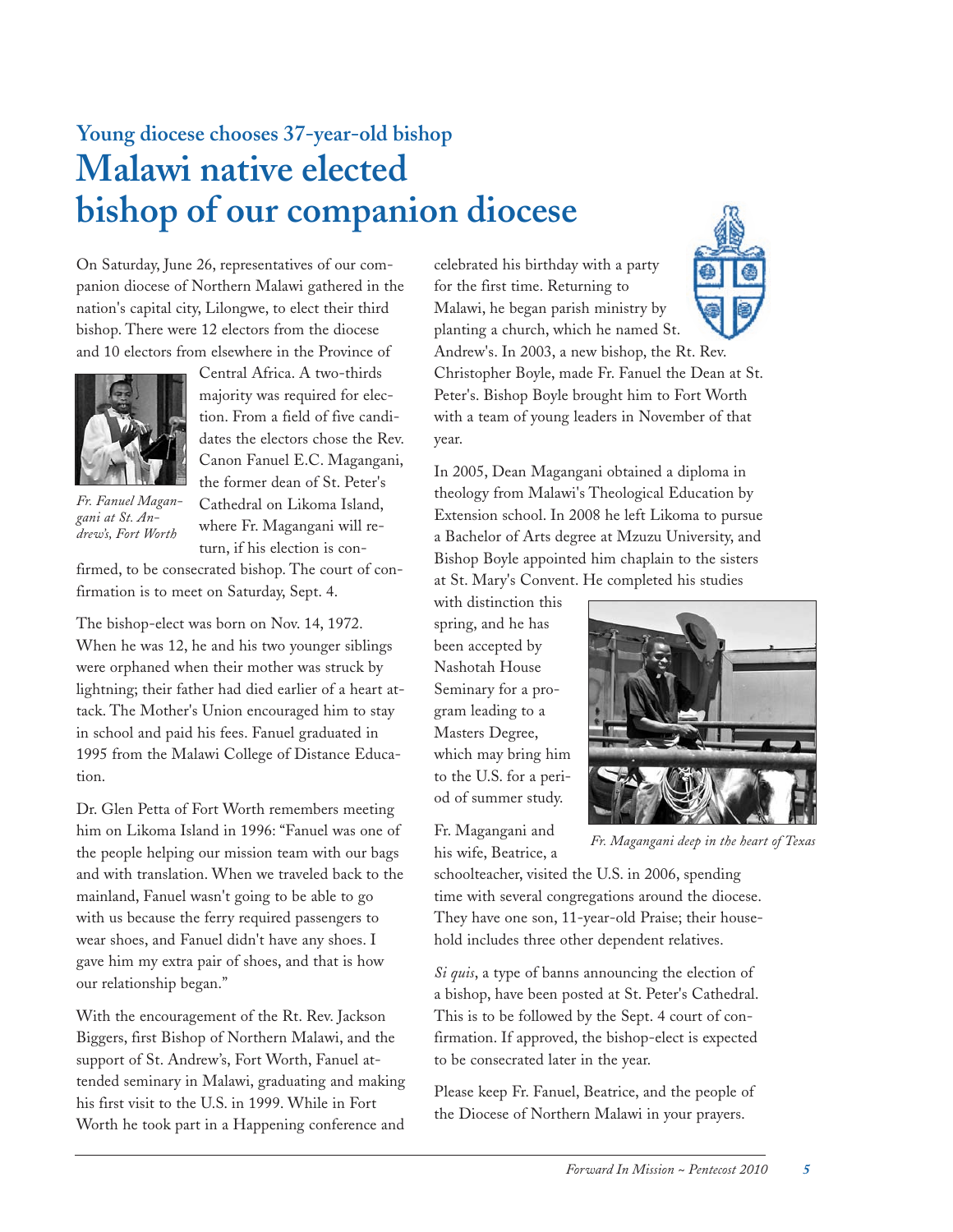## *Equipping the Saints* **Wise County team takes "blueprint" to Springdale**

Burgers were already on the grill when the 10 person mission team from Ascension & St. Mark's Church in Wise County drove up to St. Gabriel's in Springdale, Ark., in the early evening on June



14. But it was the "aroma of Christ" (2 Cor. 2:15) that filled the air for the entire four days they spent together, working, worshipping, studying, and sight-seeing.

The two congregations were brought together by their vicars, Fr. DeWayne Adams and Fr. John Slavin, at last year's diocesan convention, when the Arkansas church, headed by Fr. Slavin, was admitted to the diocese. The two priests kept in touch over the

ensuing months by phone, e-mail, and Facebook.

St. Gabriel's has spent most of the 20 years since its founding as a "continuing church," maintaining a 1928 Prayer Book tradition without the benefits of belonging to a larger Anglican body. As the Episcopal churches around them adopted progressive theology and practices, the congregation at St. Gabriel's grew. Priests came and went, however, and the congregation lacked continuity of leadership. When Fr. Slavin arrived two years ago, he found he was the one-man Altar Guild and Build-



*Fr. Slavin (left) and Fr. Adams prepare for a presentation to the St. Gabriel's Vestry.*



*Fr. Slavin took his visitors to see Christ of the Ozarks*

ings & Grounds crew, which left a lot less time than he liked for hospital visits or Bible studies.

Meanwhile in Wise County, Fr. Adams was

blessed with hard-working servants of the Lord who "did not think of themselves as missionaries. Now they know differently," says Fr. Adams.

"Since in this diocese we are 'Equipping the Saints for the Work of the Ministry,' this vision was conceived as one to help Fr. John equip the saints in Springdale. Since they had



recently come into the diocese, it was an opportunity to share how a mission congregation functions in the context of the diocese."

And so they went. Evenings in Springdale were spent enjoying fellowship over the dinners provided by St. Gabriel's, then gathering in groups for presentations from the "blueprint" for a mission church prepared by ASM. Sessions were held with Altar Guild, vestry, and lay readers.

During the days, willing hands went to work on needed maintenance projects, indoors and out. Dry wall was repaired, light bulbs replaced, brass polished, and stairs and ramps were reinforced. The Sacristy was emptied, and all the vestments were laid out on pews while the room was reorganized and restocked. The fix-ups were refreshing and encouraging to the Springdale congregation.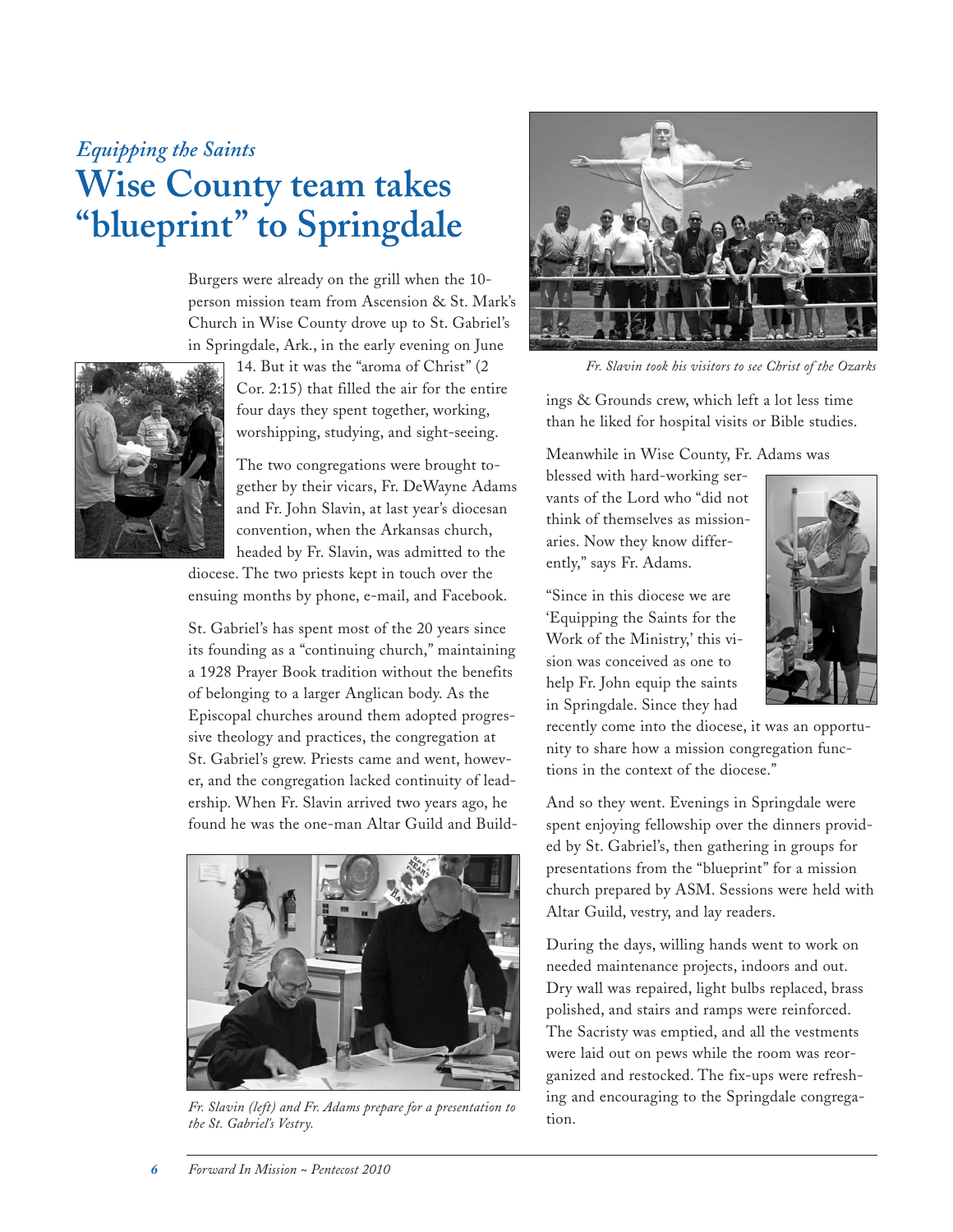

*David Peet and Fr. Slavin headed to a building supply store for a few dozen florescent bulbs, wire shelving, and other supplies.*

"Not only did they fix many structural problems," says Fr. Slavin, "but more importantly they helped to finally put to rest many spiritual problems that have plagued us as a parish."

Everyone felt that the time

spent together was the greatest blessing. ASM's Mary Howard was the houseguest of a St. Gabriel's family. She recalls, "I was amazed at the sense of love and belonging I felt from the moment we opened the car door and smelled the burgers cooking. There were no strangers, ever! Now I have faces and hearts to put with the names I see on Facebook. The love of God and His Son made the trip a family affair."

Fr. Slavin was thrilled for the members of his congregation.

"As a parish that has struggled to forge its new identity after the formation of the Anglican Church in North America, and one that lives an isolated existence here in northwest Arkansas, the mission trip helped solidify us with the people of the diocese. The diocese is no longer simply a



*The Sacristy after its "extreme makeover."*

logo, or a photograph, or a Web site. These generous souls put a face to the diocese that many of our members, due to the distance between our church and the Fort Worth area, have never seen. They showed how much our diocese cares about each of us."



"They were awesome to leave their community and travel to ours with such generosity in their hearts. And they were fun to have around, too!"

Like Fr. Slavin, Fr. Adams has reflected on the benefits of the trip.

"Our people from ASM were blessed by this mission. The people of St. Gabriel's were gracious hosts, provided wonderful food and fellowship for us, and made us feel welcome and blessed to be their brothers and sisters in Christ.

"I believe churches should build relationships like that which has developed between ASM and St. Gabriel's. Ours began when Fr. John and I were brought together by [ASM Senior Warden] David Peet. From these relationships opportunities for mission and cooperative ministry can make themselves known under the leadership of the Holy Spirit.

"Our hearts need to be knit together for the sake of the Gospel. We are all one in Christ."

*Materials from the "Blueprint for Mission" program, including videotapes of several training sessions, are available through David Peet, Senior Warden of Ascension & St. Mark's. Write to him at mail@davidpeet.com.*



*St. Gabriel's Church*

**Blueprint for** Mission

Mission Trip Purpose

Bishop's Committee / Vestry

Church Business Mana

Outreach Ministries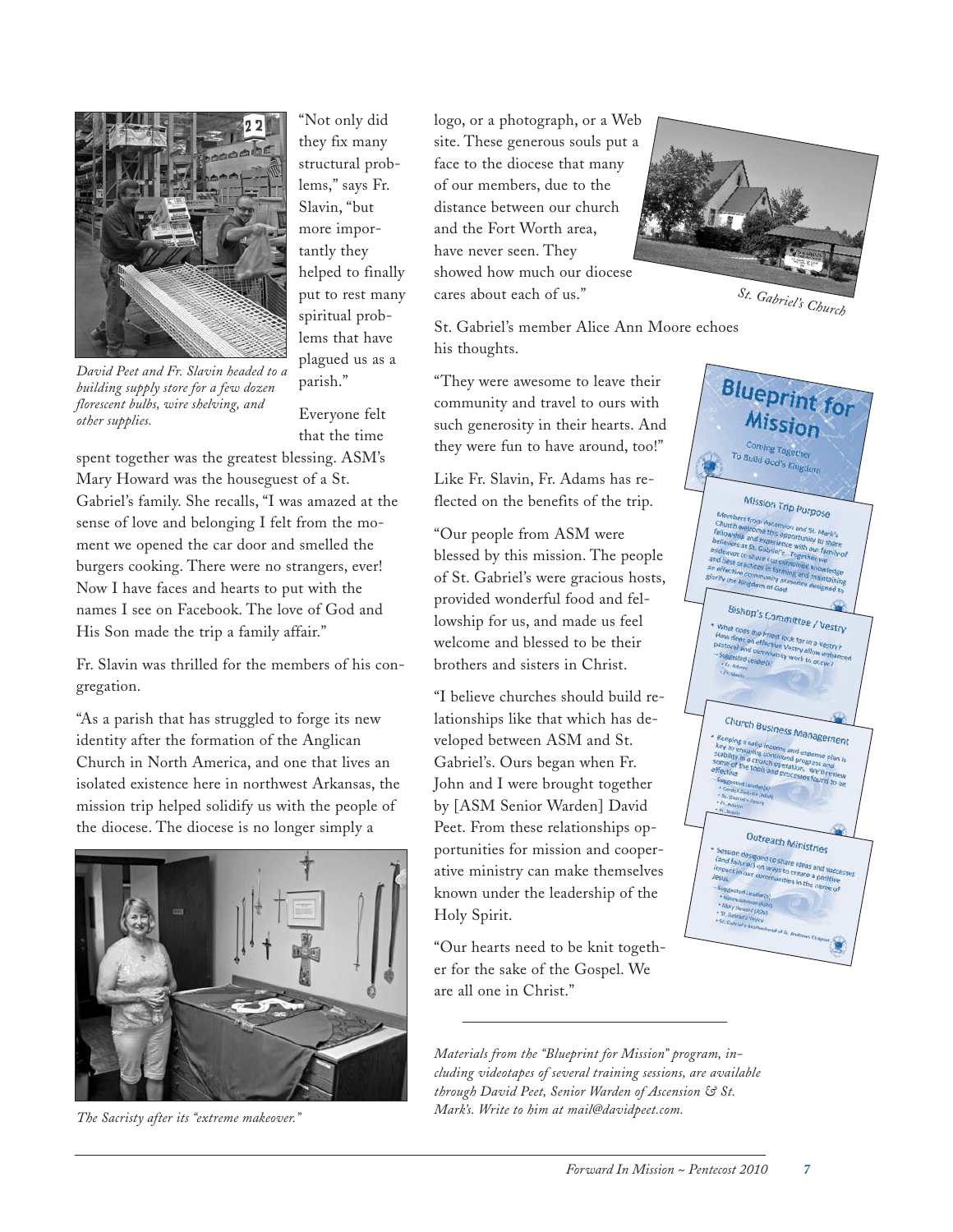# **Around the Diocese**

#### *Hospice volunteers needed*

The American Hospice Foundation is seeking volunteers to assist with general office work or to give support to patients and families. "We are always looking for compassionate people who are willing to share their lives with our hospice patients," says Sherry Hawkins, volunteer coordinator in the Fort Worth office. The hospice has offices in west Fort Worth, Cleburne, Denton, Jacksboro, and Wichita Falls, among other Texas cities. Anyone who is interested may call 817.551.0945 or 866.430.2273 (toll-free) to discuss possibilities

#### *Summer Book Drive winds down*

Our summer book drive brought in hundreds of books from around the diocese. This generous outpouring made it possible to give books to children at Union Gospel Mission in Fort Worth and to Mission Granbury. These two mission agencies love to encourage children to read and enjoy books. Books were also distributed to very Angel Tree child and many of the scholarship recipients who attended Summer Camp at Camp Crucis this year. This simple project has helped to bring parents and preschool children a little closer and to keep school-aged youngsters' reading skills sharp over the summer break. We hope everyone enjoyed participating!



*A group of middle school students from the Cathedral Church of the Advent in Birmingham, Ala., stopped by Iglesia San Miguel on June 28 to visit Fr. Sergio Diaz and several members of the southeast Fort Worth congregation. The youth group was on a four-day "Mystery Trip," with several other stops arranged by their parish youth ministers.*



**To attend the Oct. 8-10 diocesan Men's Retreat, contact Joe Francis at 817-821-1444 or josephfrancis@earthlink.net.**

#### *Pro-life Ministry resources online*

The diocesan Web site now includes a page detailing pro-life ministry resources. Many opportunities for education and witness are available to both clergy and laity. See fwepiscopal.org.

#### *Campus ministries ready for fall*

The diocese sponsors Christian ministry and fellowship on several local college campuses. For students at Texas Christian University in Fort Worth, the University of Texas in Arlington, and Midwestern State University in Wichita Falls, please contact Fr. Christopher Culpepper at cpculpepper@gmail.com, and he will follow up. Students of Baylor University in Waco should contact Dr. Jeff Fish at jeff\_fish@baylor.edu. Any student on these campuses is welcome to participate.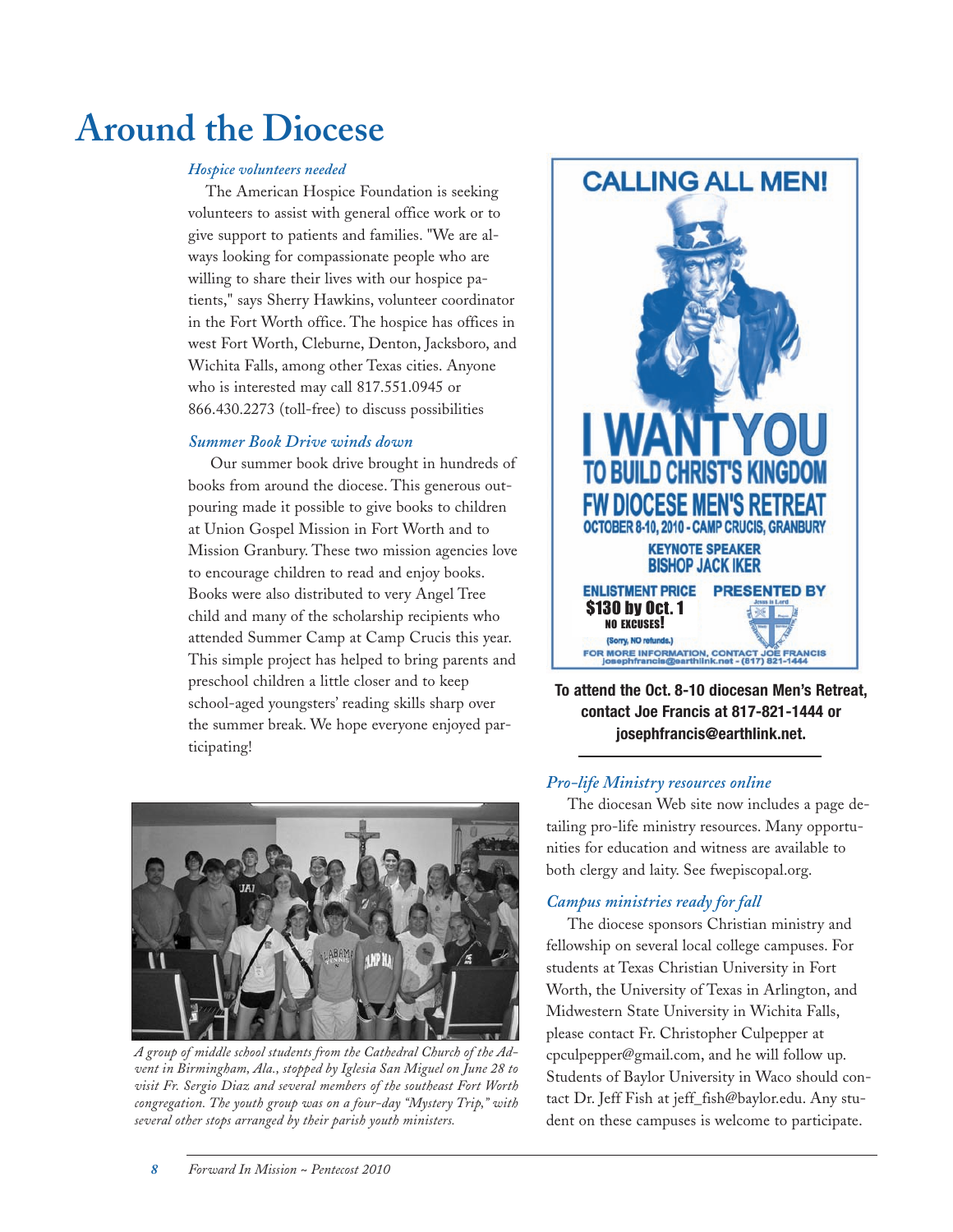# **Around the Diocese**

#### *St. Anselm's announces fall courses*

St. Anselm's School of Theology will begin classes Sept. 11 for the 2010-11 academic year. Classes are held at St. Peter & St. Paul, Arlington, on the second Saturday of each month from September through May. The courses offered are Old Testament I & II, New Testament I & II, Church History I & II, Anglican Church History, Sacramental Ministry of Deacons, Systematic Theology, and Spiritual (Ascetic) Theology. The school is open to everyone; however, the course offerings are designed to provide the required academic preparation for those seeking ordination to the permanent diaconate. The fee is \$30/class/month plus a \$10 usage fee/month for the parish. For example, one class will cost \$40/month, two classes \$70/month. Tuition is due in September or may be paid on a monthly basis. Contact Deacon Lana Farley at 817-832-6806 or dnlana@prodigy.net.

For those discerning a call to ordained ministry, there will be a Day of Discovery on Saturday, Sept. 25. Contact Deacon Lana for details.

#### *Tenth annual tournament reaches goal*

Two hundred forty golfers from parishes all over the Diocese of Fort Worth teed off on Friday, June 4, at Squaw Valley Golf Course in Glen Rose for a great cause: to generate funds for improvements and Summer Camp scholarships at Camp Crucis. This year's event raised a little over \$25,000.

Results of the tournament and photos taken throughout the day are on the diocesan website, fwepiscopal.org. You can print any copies you like.

This tournament again provided the opportunity for members and friends of the diocese to come together for a great day of purpose, golf and fellowship.

Our heartfelt thanks and appreciation go out to our parish coordinators, sponsors, participants and to the volunteers who work many hours behind the scenes to insure the tournament's success. Because of all of you, our youth enjoy the benefits when they attend Camp Crucis. We were truly blessed to have Mike Cox and Tom Chatoney – both members of St. Stephen's, Hurst – donate their cash

prizes back to Camp Crucis to be used for additional scholarships.

We look forward to seeing all of you at the 11th Annual Bishop Iker Challenge Golf Tournament, to be held on the 1st Friday in June 2011.

#### *Family Fun Fest celebration on Sept. 18*

Make plans now to spend time at Camp Crucis on Saturday, Sept. 18, as our diocesan camp and

conference center celebrates its 63rd birthday. It all begins with Holy Eucharist at 11:30 a.m., followed by lunch. Fun and games fill the afternoon; there will be swimming, pony rides, a bounce house, arts & crafts, a silent auction, and other activities. A barbeque dinner will be served at 5 p.m., with dancing and a live auction to follow. Advance tickets are available through your parish or the camp office. Don't forget to buy some drawing tickets, too ... the



grand prize is a cruise for two! See campcrucis.org for details, or call 817-573-3343.

#### *Fund trustees to meet in Fort Worth*

The trustees of the Anglican Relief and Development Fund will hold their annual meeting Sept. 21-23 in Fort Worth. Five Anglican archbishops sit on the ARDF board, and each will be visiting churches in the diocese during his stay. Please pray for safe travel for all members of the board, and for God's blessing on their work together.

#### *Ministry Safe training available*

All parish staff and volunteers who work with children need certification in child sexual abuse prevention. Our diocese uses online training available at ministrysafe.org. Check with your church office to register and learn how to complete your training.

Is your congregation or ministry using social media? Write to sgill@fwepiscopal.org or call 817-244-2885.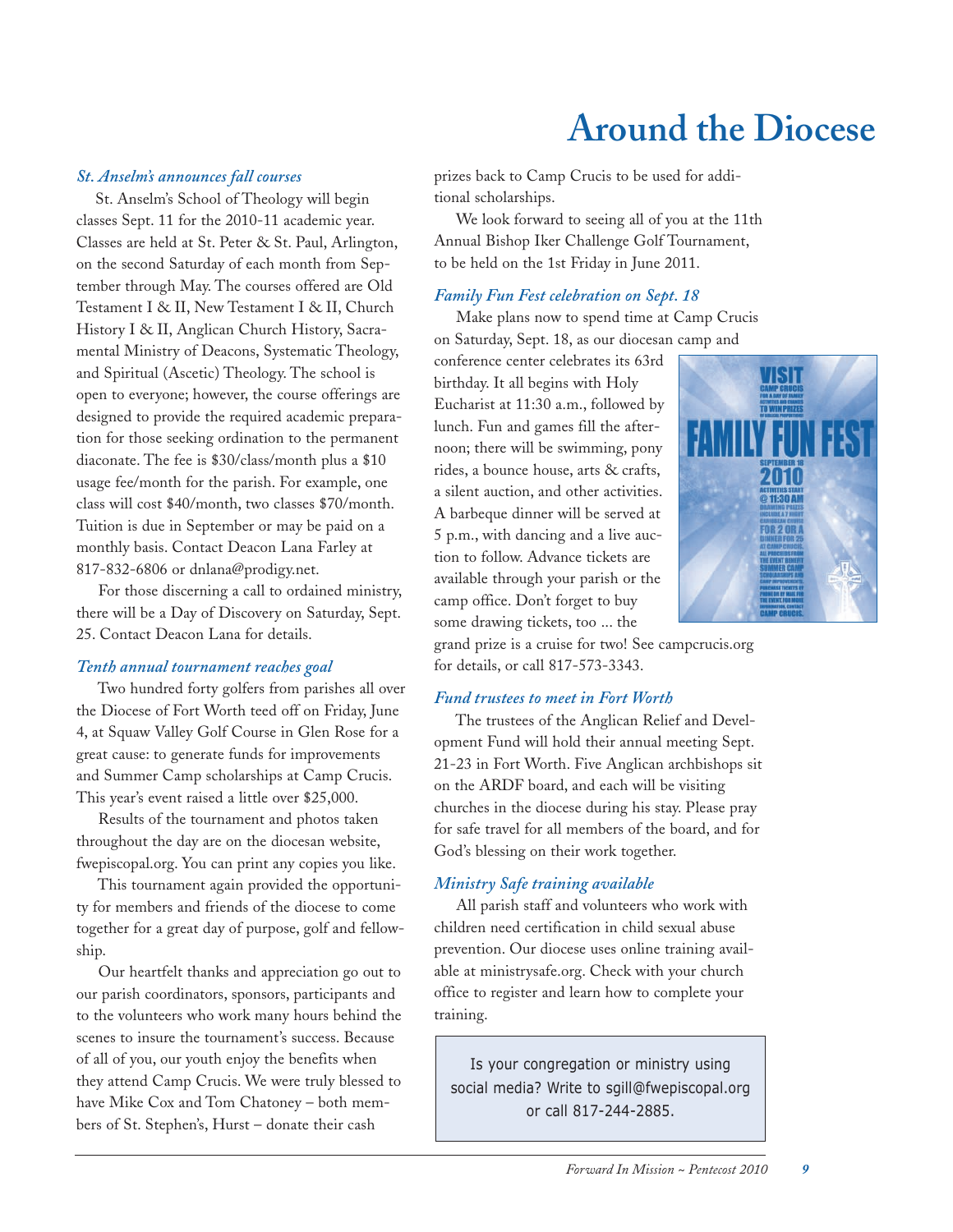# **The Canon's Corner**

*By The Rev. Canon Charles A. Hough III,*

*Canon to the Ordinary*



The diocese suffered a significant loss on June 19 with the death of **Mabel Roberts Davies**, wife of our founding Bishop, **the Rt. Rev. A. Donald**

**Davies**. High-school sweethearts, they were married 70 years and raised five children. In the 1970s, while her husband served as Bishop of Dallas, Mrs. Davies helped found Good Shepherd Church in Granbury, where her Requiem was held and her ashes were buried, according to her wish. The service was attended by Bishop Davies, their children and grandchildren, a representative of the Diocese of Dallas, and many friends.

As reported in the last Canon's Corner, **Deacon Andrew Petta** has begun his curacy at St. Vincent's Cathedral in Bedford. He will be ordained priest, God willing, on Sept. 29 at St. Vincent's. Andrew is the son of **Dr. Glen** and **Debbie Petta**. Dr. Petta is the National Director of Sharing of Ministries



*Bishop Iker presents a Bible to Deacon Sam Keyes saying, "Receive this Bible as the sign of thine authority to proclaim God's Word and to assist in the ministration of his holy Sacraments." Also pictured at the June 5 ordination service are Canon Charles A. Hough and Fr. Christopher Cantrell.*

Abroad (SOMA). Andrew and his bride, **Michelle**, are living near the Cathedral.

Another recent seminarian, **Andy Bartus**, has accepted a position at a parish in Los Angeles, where he was ordained to the diaconate in June. We wish



him and his wife, **Laura**, well as they begin their new ministry in California.

**Samuel Keyes** was ordained to the transitional diaconate on June 5 at Holy Apostles, Fort Worth, where he is employed this summer. Deacon Keyes will enter a Ph.D. program at

*Mabel Davies*

Boston College in September. **Fr. Micah Snell**, who has been serving as curate at St. Matthias, Dallas, will begin his doctoral studies this fall at St. Andrew's University in Scotland. We are very proud of these young men who are undertaking sacred ministry in both parish and academics.

**Fr. Chris Guptill**, who has been serving as diocesan curate at Good Shepherd, Granbury, will assist **Fr. Dwight Duncan** at St. Matthias beginning Sept. 1.

St. Andrew's Church in Grand Prairie has just called **Fr. Andy Powell** at its new rector. Fr. Powell has served previously at churches in Monroe, La., and Midland, Texas. We welcome Fr. Powell to his new ministry in this diocese.

**Fr. William Crary,** our senior active priest and rector of St. Laurence, Grapevine, was honored this spring by Nashotah House Seminary with the Distinguished Alumnus Award, given each year to select priests and bishops who embody in their ministry the witness that the seminary offers the Church. Nashotah House is a seminary that has a passion for forming parish priests. Fr. Crary was honored with this award along with **Bishop Keith Ackerman**, retired bishop of Quincy, who now lives in North Texas. Both exemplify the high standard of parish priestly ministry. Congratulations to both of them. Fr. Crary will be retiring as rector of St.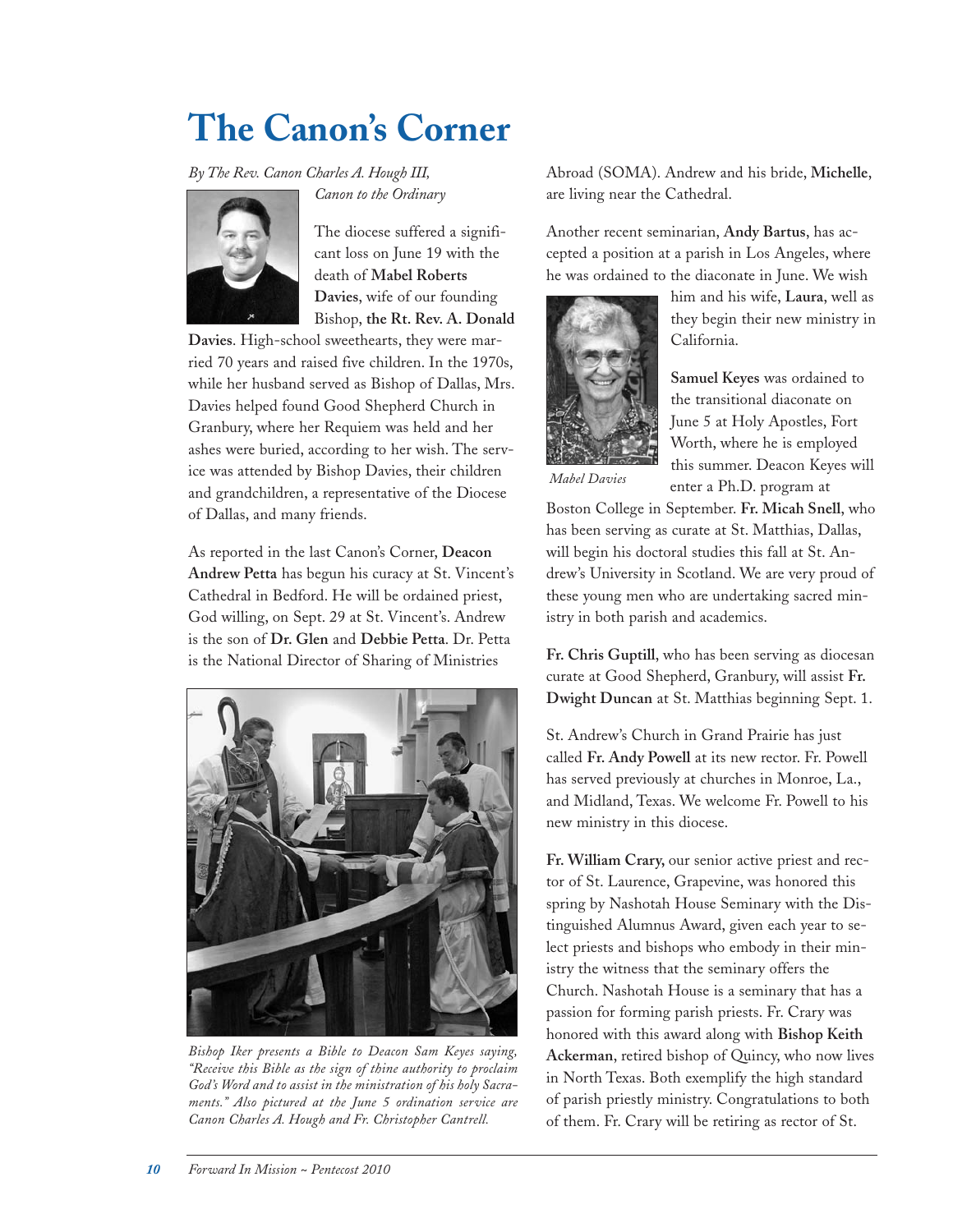

*Fr. William Crary is pictured (right) receiving the Distinguished Alumni Award during commencement exercises at Nashotah House Seminary. Also pictured (l-r) are Bishop Donald Parsons, Canon Hough, Bishop Keith Ackerman, and Canon Sandy Herrmann.*

Laurence in January 2011, after serving 24 years in that parish.

**Fr. Stephen Jones** has resigned as rector of Holy Comforter, Cleburne, in order to become a Roman Catholic priest. We wish Fr. Jones, his wife, **Kerri**, and their family Godspeed. I will be serving as the interim at Holy Comforter beginning Aug. 1, in addition to my duties assisting the Bishop in the diocese.

**Fr. Ken MacKenzie**, rector of All Saints', Wichita Falls, and vicar of St. John's, Burkburnett, will retire at the end of August. Fr. Ken and **Mary** will live in Fort Worth, where he will continue his priestly ministry doing supply work for the diocese and nursing home chaplaincy work.

I continue to assist St. Gregory's in Mansfield and now Holy Comforter in Cleburne as these parishes search for new rectors. Bishop Iker will assign an interim priest for All Saints, Wichita Falls, and St. John's, Burkburnett, at the end of the summer with the retirement of Fr. MacKenzie.

During commencement week at Nashotah House several of us, including students, faculty, and the seminary's Dean, participated in the service of burial for **Canon John Heidt**, who died last fall. Canon

Heidt held an earned doctorate from Oxford University and celebrated 50 years in the priesthood in 2007. Though he served mainly as a parish priest, he had an avocation as a reporter and publisher of Anglican news and opinion. He became Canon Theologian for the Bishop of Fort Worth in 2002 and was a dear friend to many, both here and in England. An alumnus of Nashotah



House, he was scheduled to receive an honorary doctorate degree from the House last October; it was presented to his widow, **Katherine**, at his Requiem Mass at St. Vincent's Cathedral. Katherine also attended the interment at Nashotah's historic cemetery, where a number of Anglican saints and luminaries, including Bishop Jackson Kemper, are buried. Bishop Iker officiated at the burial service, carrying the ashes in procession from St. Mary's Chapel along the cemetery road while the great seminary bell called 'Michael' tolled. Canon Heidt and Katherine have been an inspiration to many of us in the diocese. May his soul rest in peace.

### 28th ANNUAL DIOCESAN CONVENTION FRIDAY AND SATURDAY, NOV. 13 & 14, 2010

FRIDAY OPENING EUCHARIST • Church of the Holy Apostles, Fort Worth DINNER • Ridglea Country Club

SATURDAY PLENARY SESSION • Will Rogers Convention Center, Fort Worth

*hosted by the Western Deanery* • *the Very Rev. Scott Wilson, Dean*